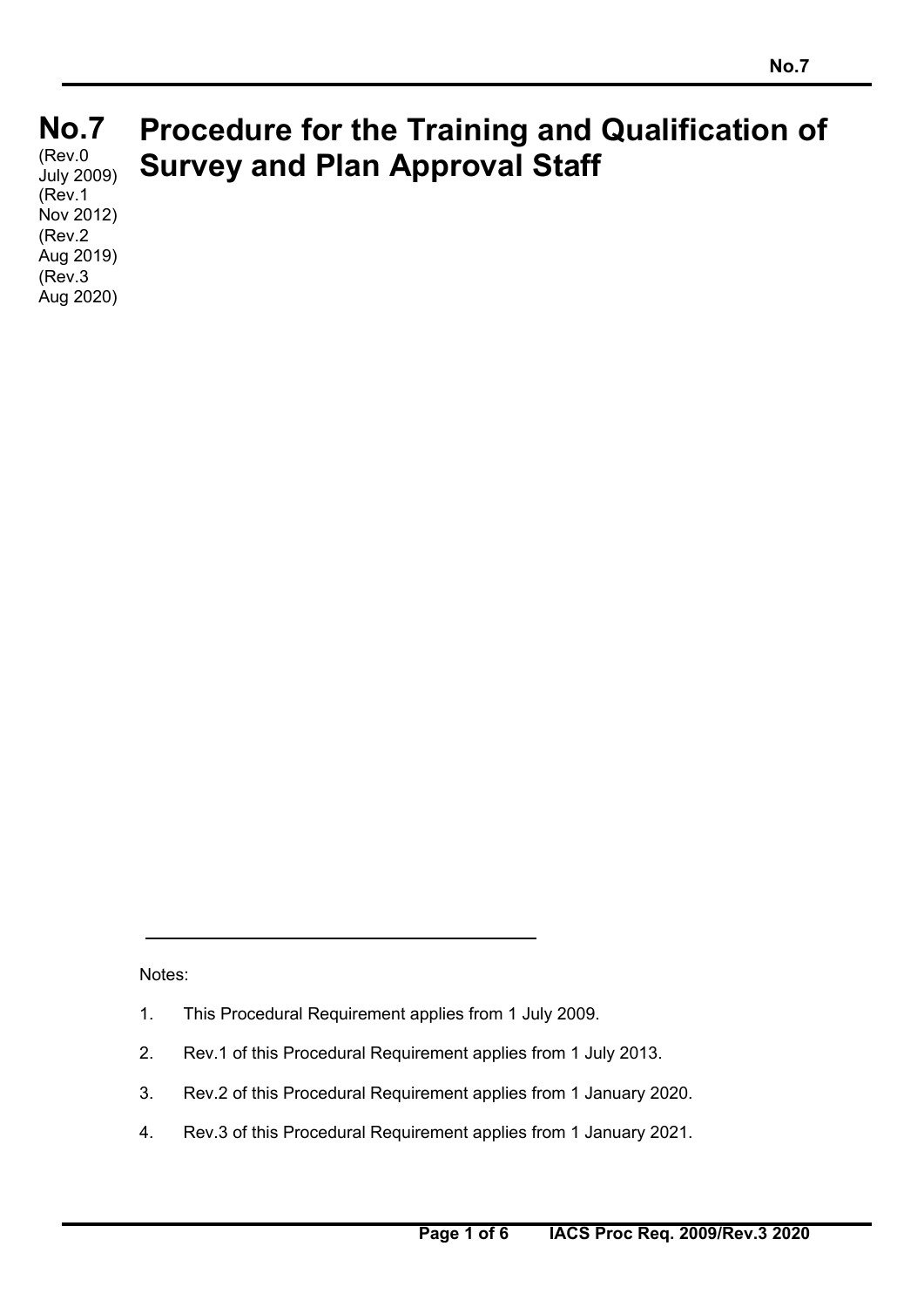# **1. Purpose and application**

**No.7**  (cont'd)

1.1 This Procedural Requirement defines the common training and qualification requirements for survey and plan approval staff in accordance with the requirements of IMO "Code for Recognized Organizations" (RO Code) adopted by the Organization by Resolutions MSC.349(92) and MEPC.237(65), as amended, ISO 9001:2015 and ISO/IEC 17020:2012 standards.

1.2 The overall objective of this PR is to provide training and qualification requirements for personnel engaged in classification of ships and offshore installations in respect of both new building and existing ships and offshore installations and statutory work carried out on behalf of the appropriate national Administrations, as well as survey and certification of materials and products, in compliance with the requirements of the Society Rules and Regulations, IACS Procedural Requirements and International Conventions and Codes specifically IMO Resolution A.1120(30), as amended.

1.3 In applying this PR, each Society has the flexibility to adopt teaching methods which are the most appropriate for the particular educational background, work experience and general culture of trainees, or methods provided by the Society in their procedures and instructions.

1.4 The requirements of this PR do not apply to support staff assisting in the performance of classification or statutory work. Such staff may carry out tasks to assist Surveyors or Plan Approval staff but the Surveyor or Plan Approval Staff are responsible for the work of the support staff and the technical content of the service. However support staff should have education, training and supervision commensurate with the tasks they are authorized to perform.

# **2. Definitions**

2.1 **Survey staff** are exclusive and non-exclusive surveyors as defined in PR5 authorized to carry out surveys and to conclude whether or not compliance has been achieved.

2.2 **Plan approval staff** are personnel authorized to carry out design assessment and to conclude whether or not compliance has been achieved.

2.3 **Trainee** is a person receiving theoretical and practical training under the supervision of a trainer/tutor.

2.4 **Trainer** is a designated person having experience within a relevant area or a proficient expert in a special field recognized by the Society to give theoretical training through classroom teaching, special seminars or individual training.

2.5 **Tutor** is a qualified and designated person from among the Society's staff having appropriate experience and capability in the relevant areas of activities in which they assist, coach and supervise the practical training of a trainee until the latter is qualified.

# **3. Trainee entry requirements**

 $\overline{a}$ 

Personnel newly employed by the Society to be qualified as survey and/or plan approval staff of the Society, shall have as a minimum the following formal educational background:

a degree or equivalent qualifications from a tertiary institution recognised within a relevant field of engineering or physical science (minimum two years' program), or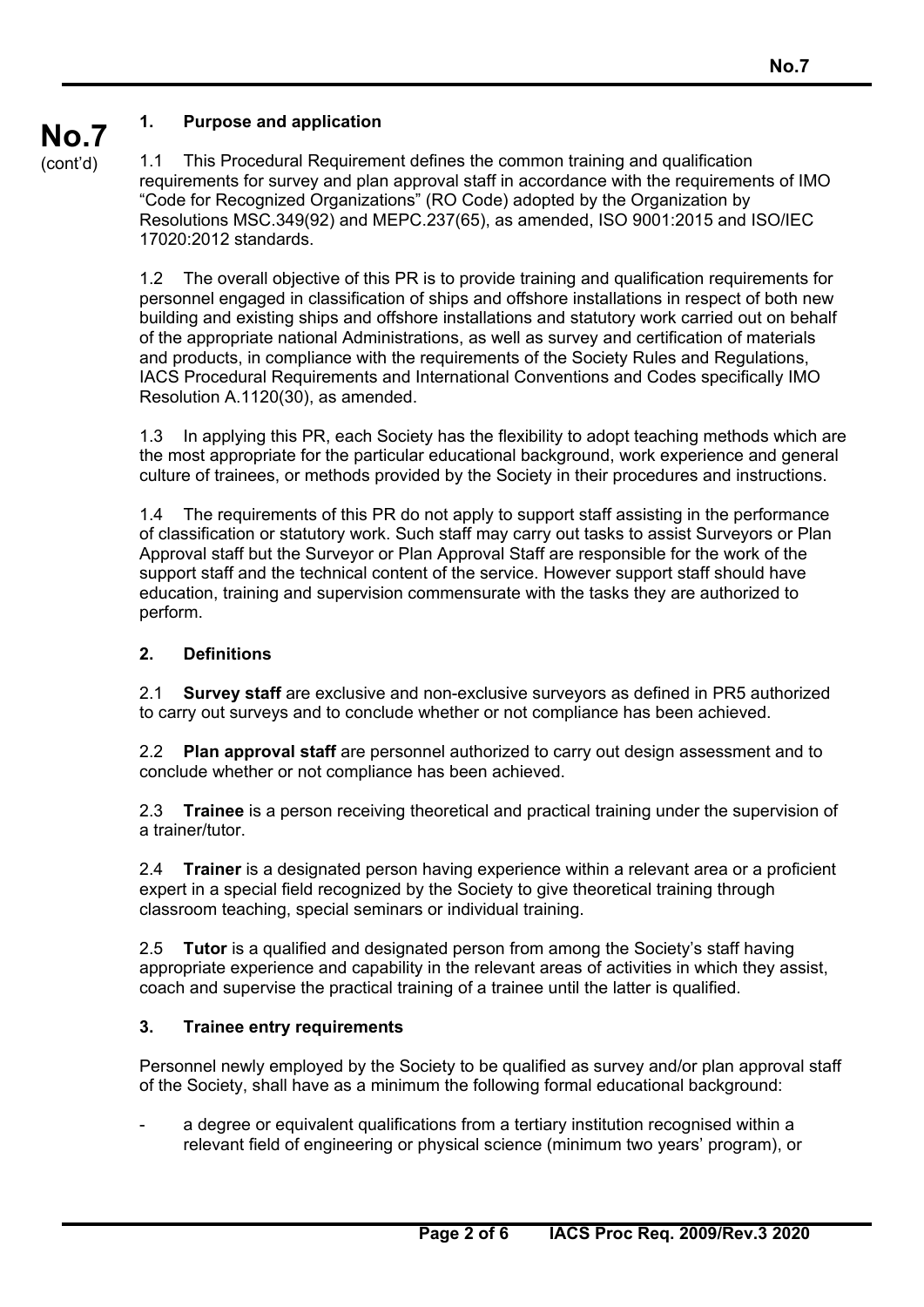#### **No.7**  relevant qualifications from a marine or nautical institution and relevant sea-going experience as a certified ship officer, and

- proficiency in the English language commensurate with their future work.

### **4. Modules**

(cont'd)

4.1 The Society shall define the required competence criteria for each relevant type of survey and plan approval activity to be performed.

The Society shall define the necessary theoretical and practical training modules to cover the competence criteria defined for survey and plan approval staff. The training modules shall cover as a minimum:

- learning and competence objectives,
- scope of training,
- evaluation criteria and pass requirements.

4.2 Through studying the training modules, trainees shall acquire and develop general knowledge and understanding applicable to different types of ships and types of work according to the flag State requirements, Society Rules and Regulations, IACS Procedural Requirements and International Conventions and Codes specifically the IMO RO Code and Resolution A.1120(30), as amended.

# **5. Theoretical training for survey and plan approval staff**

5.1 The objective of theoretical training is to ensure that familiarization with rules, technical standards or statutory regulations and any additional requirements specific to the type of survey or ships is sufficient for the areas of activity.

- 5.2 Theoretical training shall include:
- General modules for theoretical training, and
- Special modules for theoretical training in the particular speciality.
- 5.3 General modules for theoretical training shall include general subjects with respect to:
- 1) Activity and functions of IMO and Maritime Administrations,
- 2) Activity and functions of Classification Societies,
- 3) Classification of ships and offshore installations,
- 4) Types of certificates and reports issued on completion of class and statutory surveys,
- 5) Quality Management System,
- 6) Personal Safety regulations, and<br>7) Legal and ethical issues.
- Legal and ethical issues.

 $\overline{a}$ 

5.4 The theoretical training for survey and plan approval staff shall be documented in a training plan and developed according to the areas of activity (types or categories of surveys, types of ships, subjects such as hull, machinery, electrical engineering etc.).

5.5 In case of an existing gap in the formal educational background in some particular area of activity, theoretical training shall be extended.

5.6 In case survey or plan approval staff have obtained particular qualifications through their previous work experience prior to their joining the Society, the training plan may be reduced.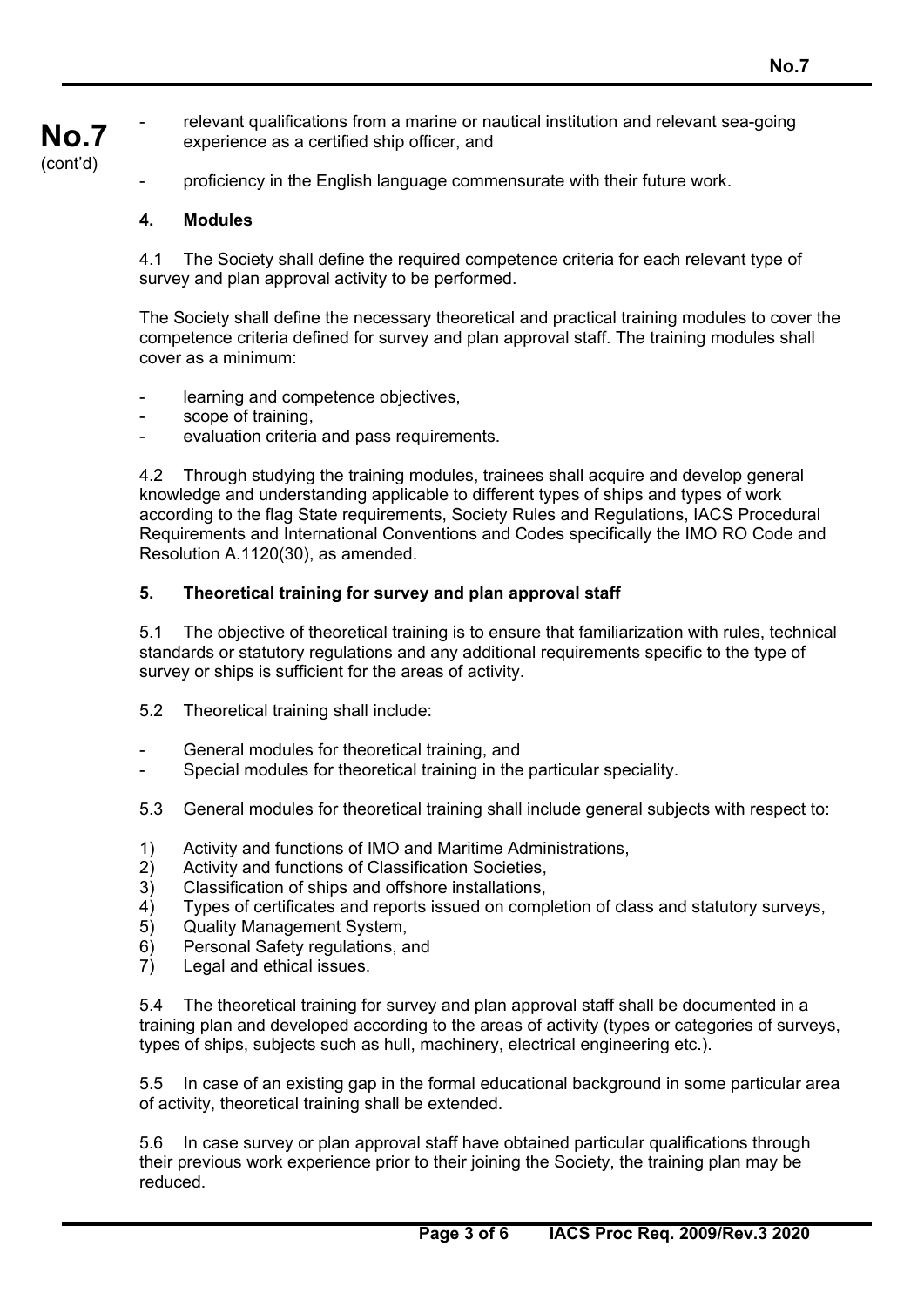5.7 Extensions or reductions in the individual training plans shall be documented.

**No.7**  (cont'd)

5.8 Theoretical training may be received through courses, seminars, meetings or other learning methods (e.g. blended learning, e-learning, self-study, simulators, mobile learning etc.).

### **6. Practical training for survey and plan approval staff**

Practical training shall provide the trainee with the necessary knowledge and shall ensure his/her proficiency to carry out survey or plan approval work independently. In case survey or plan approval staff have obtained particular qualifications through their previous work experience prior to their joining the Society, the training may be reduced and shall be documented.

#### **6.1 Survey staff**

6.1.1 Practical training shall be commensurate with the complexity of the survey (types or categories of surveys, types of ships, specific subjects e.g. hull, machinery, and electrical engineering) and shall be carried out under the supervision of a tutor.

6.1.2 Selection of particular surveys depends on the speciality/qualification to be granted and shall include classification and statutory types of surveys of the following as appropriate:

- new construction.
- ships and offshore installations in operation,
- materials and equipment.

6.1.3 Practical training carried out shall be recorded.

#### **6.2 Plan approval staff**

6.2.1 Practical training shall be commensurate with the complexity of design assessment (review of technical design of ships, review of technical documentation on materials and equipment) and shall be carried out under the supervision of a tutor.

6.2.2 Practical training carried out shall be recorded.

#### **7. Examinations and tests**

 $\overline{a}$ 

7.1 Competence gained through the theoretical training shall be demonstrated through written or oral examination or through suitable computer tests.

7.2 Examinations and tests shall cover the sets of modules attended by the trainee, as applicable.

7.3 With respect to competence gained through practical training being demonstrated by:

7.3.1 a surveyor, this shall be accomplished by the surveyor satisfactorily completing the survey(s) and demonstrating a satisfactory level of understanding associated with the competence whilst under the supervision of the tutor. The surveyor would be expected to be able to answer associated technical questions raised as thought necessary by the tutor to confirm levels of understanding. The results of the tutor's review shall be annotated and recorded on the respective training record.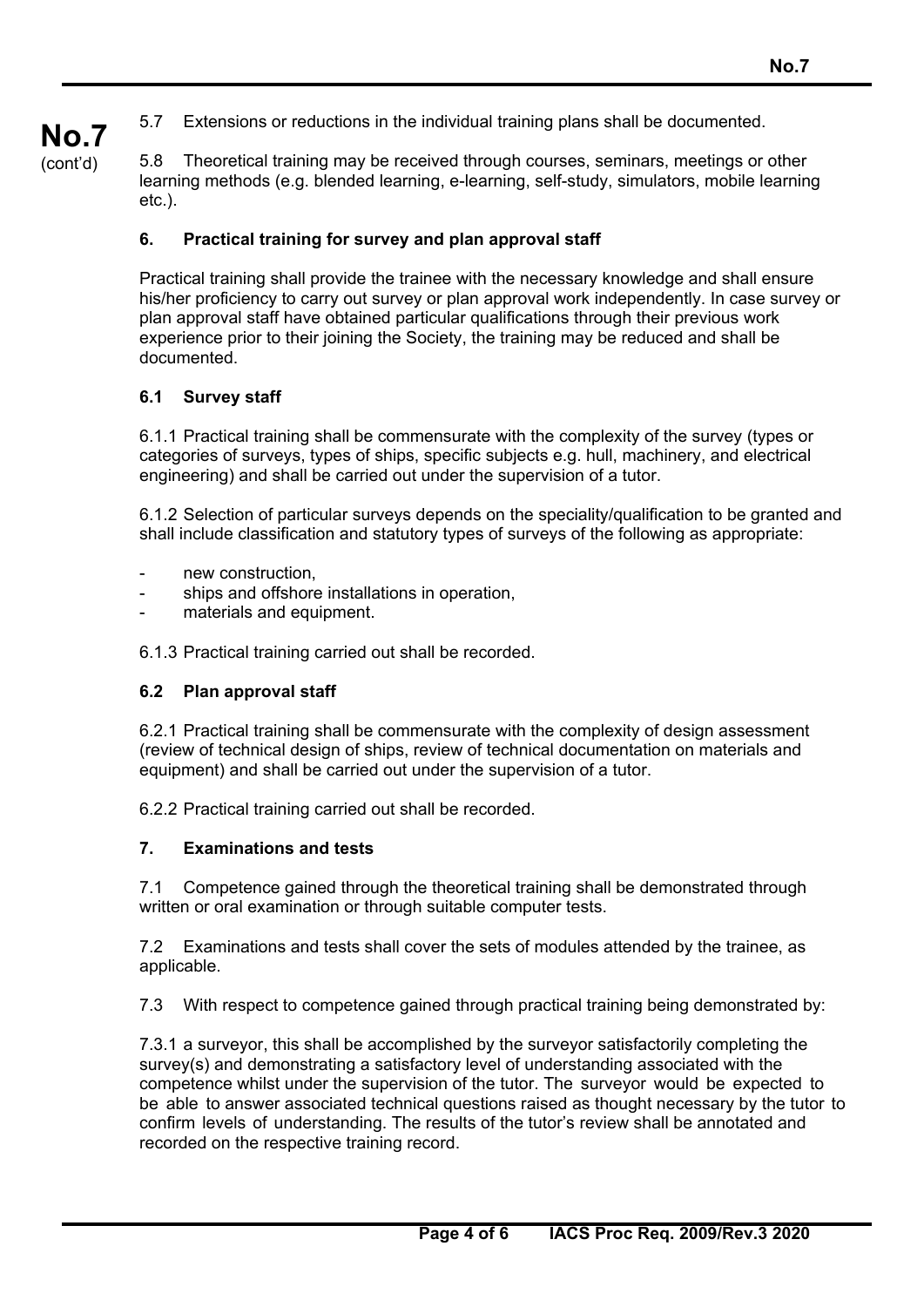7.3.2 a plan approval staff member, this shall be accomplished by the staff member satisfactorily completing the appraisal of drawings against the relevant classification rules and statutory regulations as verified through a review by the tutor. The results of the tutor's review shall be annotated and recorded on the respective training record.

7.4 During examinations and tests, use of the relevant working documents (Rules, Conventions, checklists, etc.) by the trainee is considered allowable.

### **8. Qualification**

**No.7**  (cont'd)

> 8.1 The criteria adopted by the Society for granting qualifications shall be documented in the appropriate QMS documents.

8.2 After completion of the theoretical and practical training, with positive results, the trainee is granted the appropriate authorizations to work independently. The activities which they are qualified to perform (types of surveys, types of ships, types of design approval, etc.) are identified.

# **9. Assessment of training effectiveness**

9.1 The criteria adopted by the Society for training effectiveness assessment shall be documented in the appropriate Society QMS documents.

9.2 Documented assessment of training effectiveness shall be done on short and long term basis.

9.3 Short term assessment may be a test/interview, course evaluation etc. at the end of a training initiative.

9.4 Long term assessment may be done as part of the annual performance review and/or through Activity Monitoring, ref. PR6.

#### **10. Maintenance of qualification**

10.1 The criteria adopted by the Society for maintenance or updating of qualifications shall be in accordance with and documented in the appropriate Society QMS documents.

10.2 Maintenance of qualifications in accordance with these criteria is to be verified at annual performance review and during Activity Monitoring, ref. PR6.

10.3 Maintenance and updating of qualifications may be done through any or a combination of the following methods:

- 1) Training courses, seminars or meetings,
- 2) Practical Training (on-the-job),

 $\overline{a}$ 

3) Other learning methods (e.g. blended learning, e-learning, self-study, simulators, mobile learning etc.).